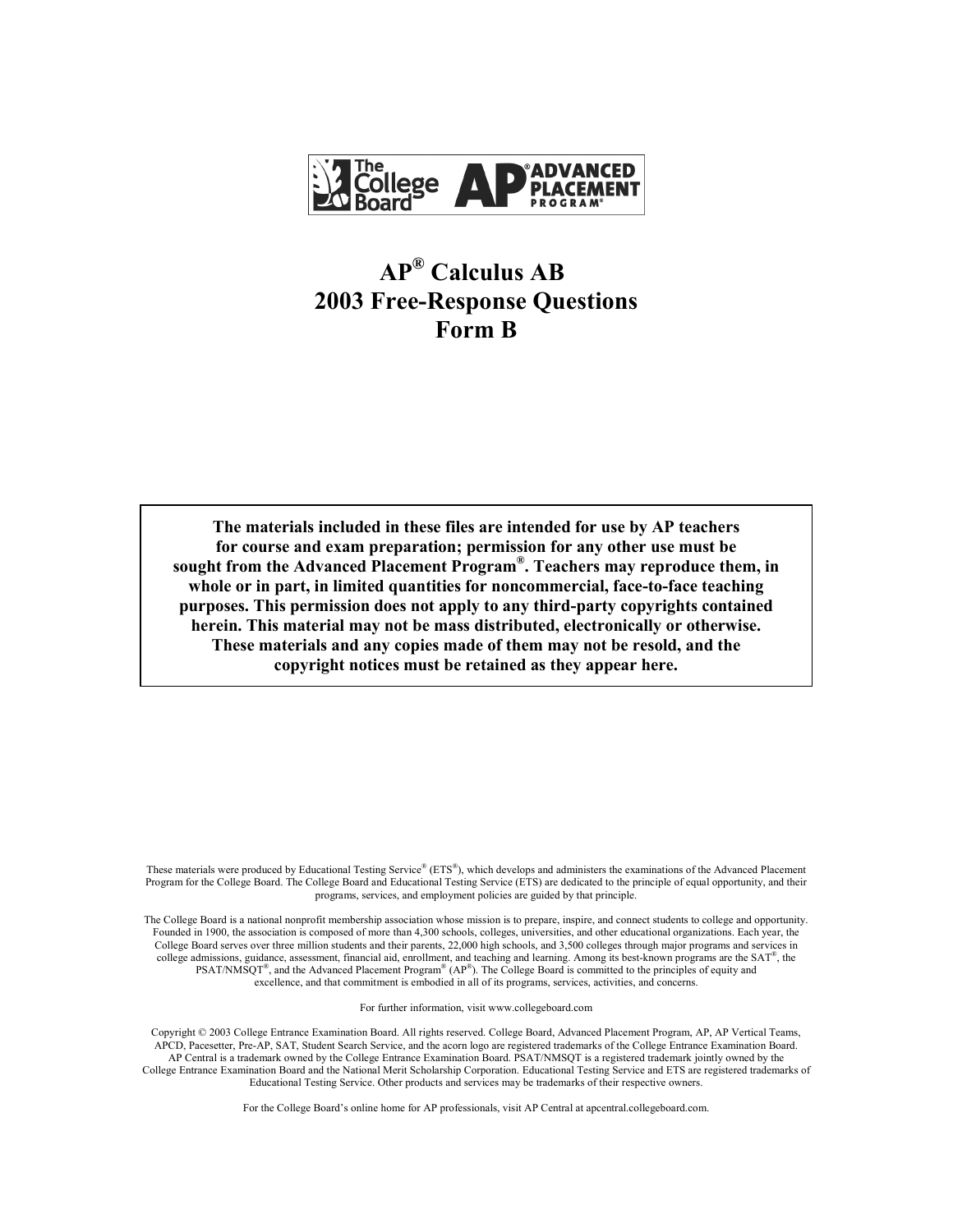### **CALCULUS AB SECTION II, Part A Time—45 minutes Number of problems—3**

**A graphing calculator is required for some problems or parts of problems.** 



- 1. Let *f* be the function given by  $f(x) = 4x^2 x^3$ , and let  $\ell$  be the line  $y = 18 3x$ , where  $\ell$  is tangent to the graph of *f*. Let *R* be the region bounded by the graph of *f* and the *x*-axis, and let *S* be the region bounded by the graph of *f*, the line  $\ell$ , and the *x*-axis, as shown above.
	- (a) Show that  $\ell$  is tangent to the graph of  $y = f(x)$  at the point  $x = 3$ .
	- (b) Find the area of *S*.
	- (c) Find the volume of the solid generated when *R* is revolved about the *x*-axis.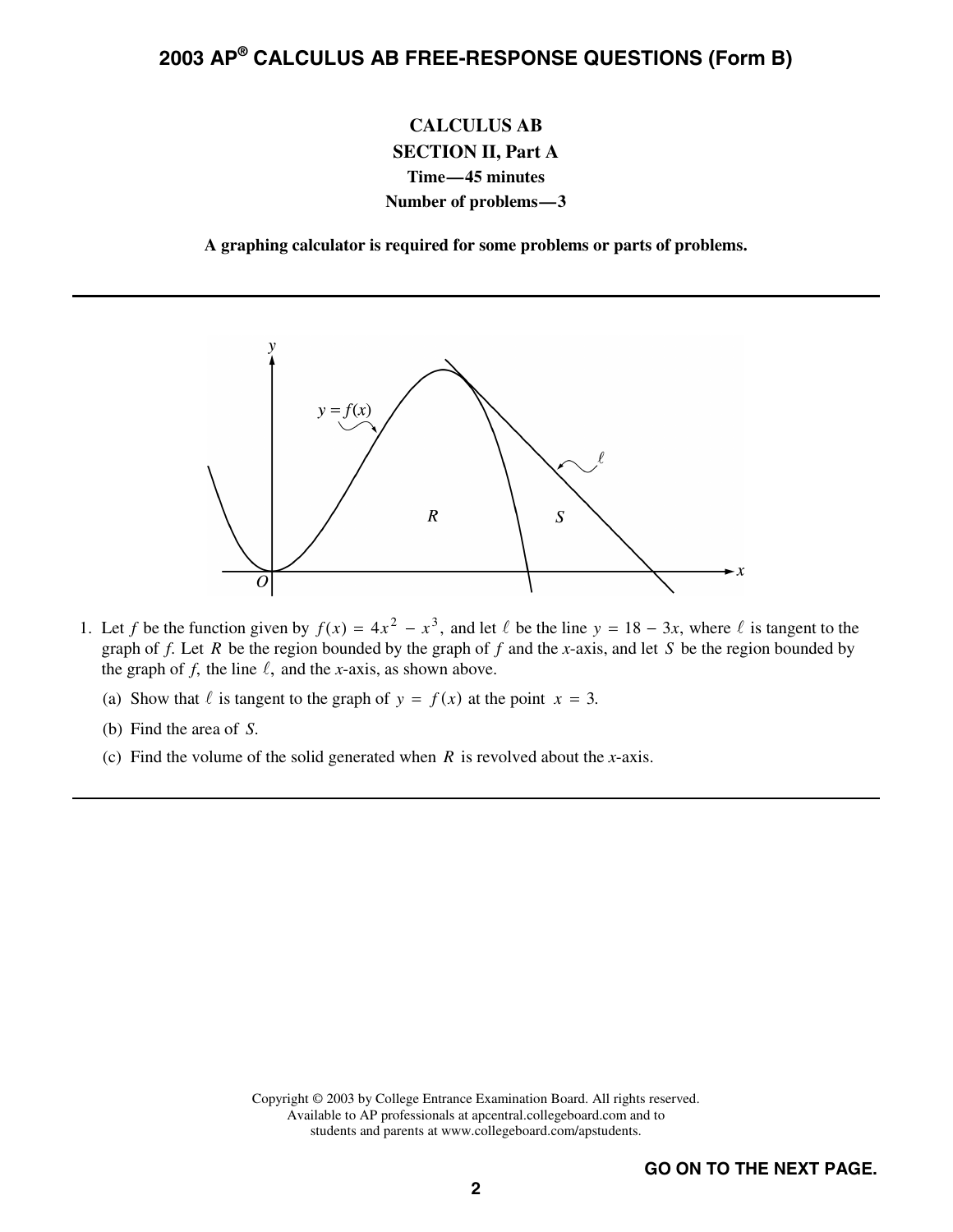2. A tank contains 125 gallons of heating oil at time  $t = 0$ . During the time interval  $0 \le t \le 12$  hours, heating oil is pumped into the tank at the rate

$$
H(t) = 2 + \frac{10}{(1 + \ln(t + 1))}
$$
 gallons per hour.

During the same time interval, heating oil is removed from the tank at the rate

$$
R(t) = 12 \sin\left(\frac{t^2}{47}\right)
$$
 gallons per hour.

- (a) How many gallons of heating oil are pumped into the tank during the time interval  $0 \le t \le 12$  hours?
- (b) Is the level of heating oil in the tank rising or falling at time  $t = 6$  hours? Give a reason for your answer.
- (c) How many gallons of heating oil are in the tank at time  $t = 12$  hours?
- (d) At what time *t*, for  $0 \le t \le 12$ , is the volume of heating oil in the tank the least? Show the analysis that leads to your conclusion.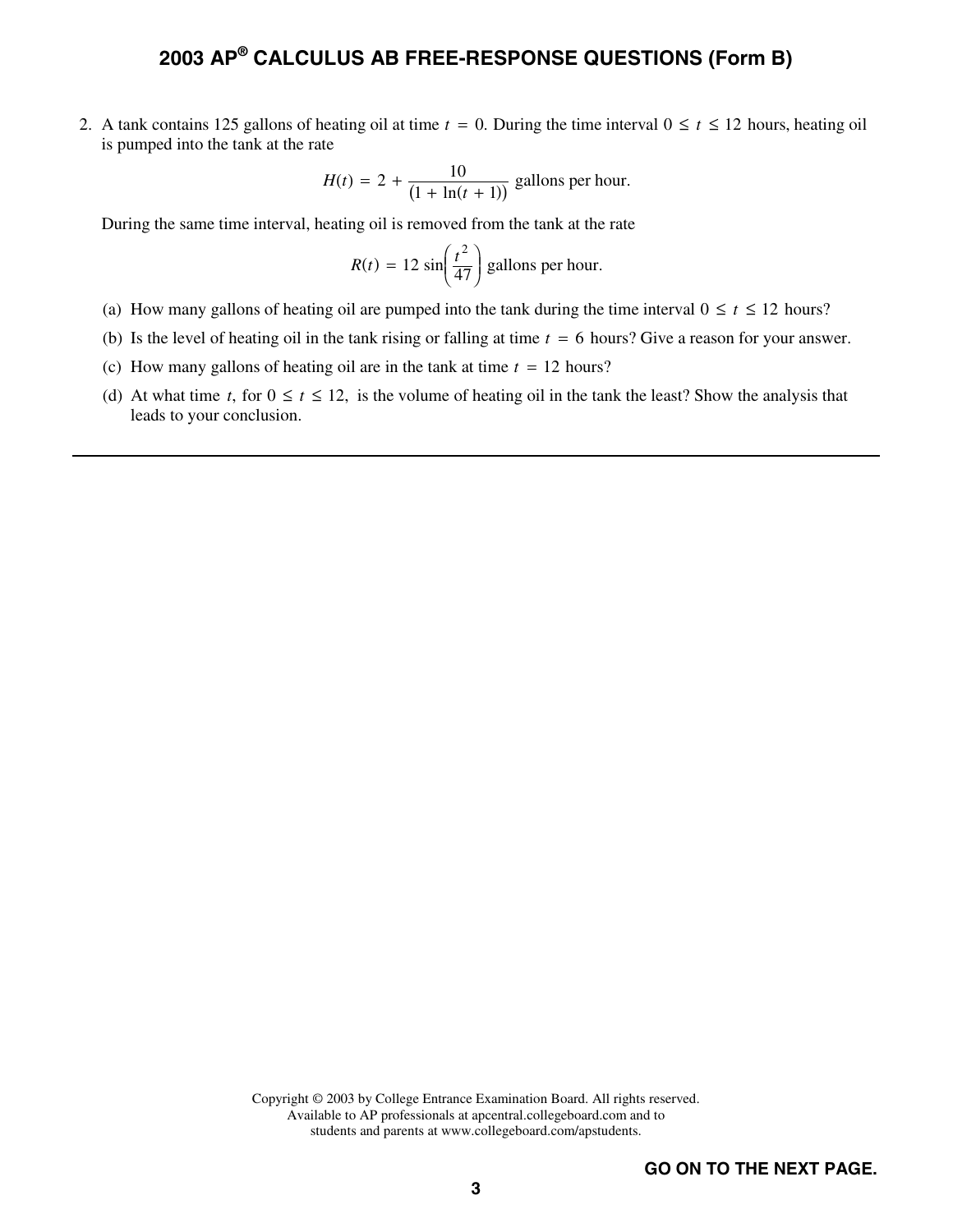| Distance<br>х<br>(mm)                      |    | 60 | 120 | 180 | 240 | 300 | 360 |
|--------------------------------------------|----|----|-----|-----|-----|-----|-----|
| Diameter<br>B(x)<br>$\overset{\sim}{(mm)}$ | 24 | 30 | 28  | 30  | 26  | 24  | 26  |

- 3. A blood vessel is 360 millimeters (mm) long with circular cross sections of varying diameter. The table above gives the measurements of the diameter of the blood vessel at selected points along the length of the blood vessel, where x represents the distance from one end of the blood vessel and  $B(x)$  is a twice-differentiable function that represents the diameter at that point.
	- (a) Write an integral expression in terms of  $B(x)$  that represents the average radius, in mm, of the blood vessel between  $x = 0$  and  $x = 360$ .
	- (b) Approximate the value of your answer from part (a) using the data from the table and a midpoint Riemann sum with three subintervals of equal length. Show the computations that lead to your answer.
	- (c) Using correct units, explain the meaning of  $\pi \int_{0}^{275} \left( \frac{B(x)}{2} \right)^2 dx$  $\int_{125}^{275} \left(\frac{B(x)}{2}\right)$ 2 125 275 in terms of the blood vessel.
	- (d) Explain why there must be at least one value *x*, for  $0 < x < 360$ , such that  $B''(x) = 0$ .

#### **END OF PART A OF SECTION II**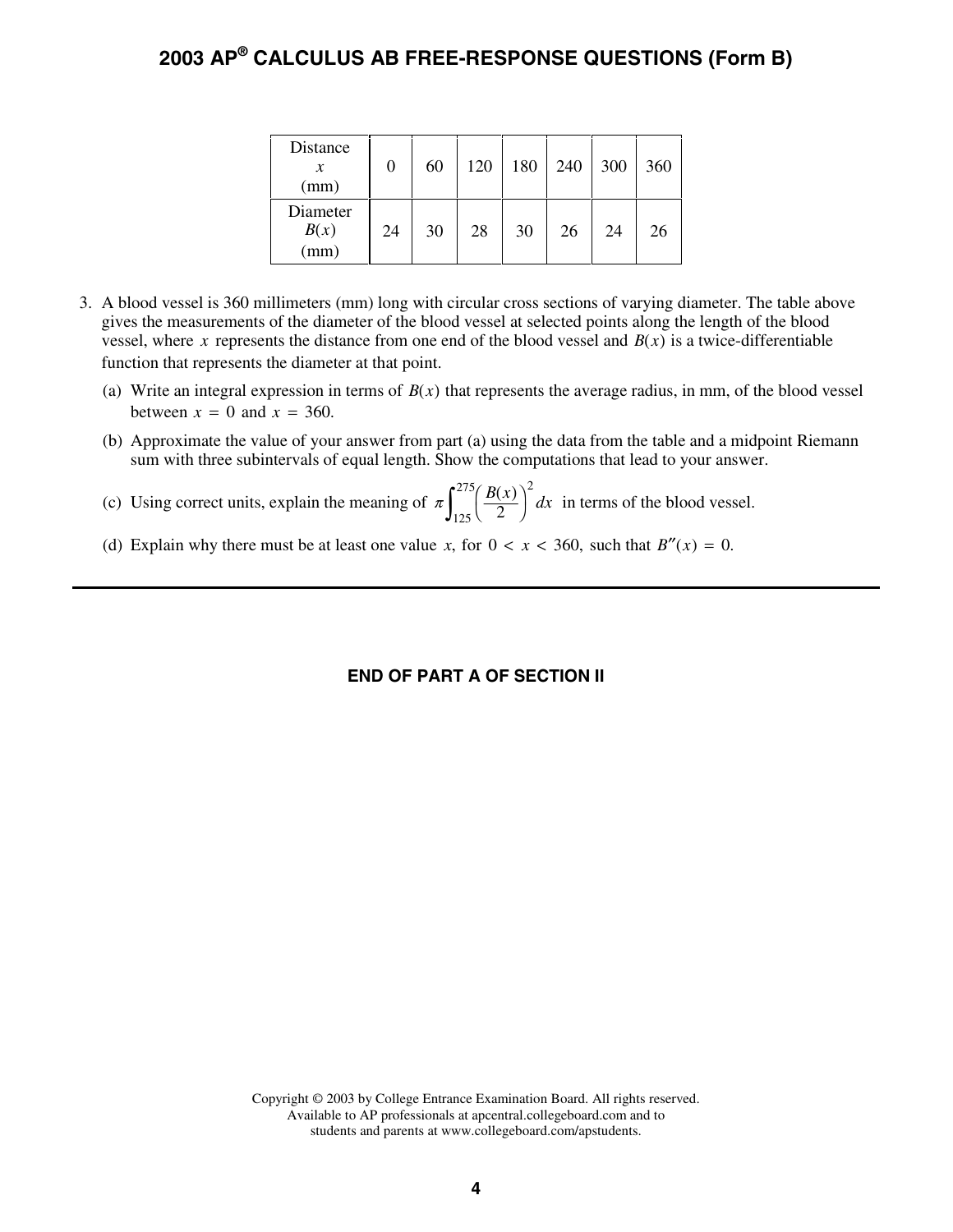### **CALCULUS AB SECTION II, Part B Time—45 minutes Number of problems—3**

**No calculator is allowed for these problems.** 

- 4. A particle moves along the *x*-axis with velocity at time  $t \ge 0$  given by  $v(t) = -1 + e^{1-t}$ .
	- (a) Find the acceleration of the particle at time  $t = 3$ .
	- (b) Is the speed of the particle increasing at time  $t = 3$ ? Give a reason for your answer.
	- (c) Find all values of *t* at which the particle changes direction. Justify your answer.
	- (d) Find the total distance traveled by the particle over the time interval  $0 \le t \le 3$ .



- 5. Let  $f$  be a function defined on the closed interval  $[0, 7]$ . The graph of  $f$ , consisting of four line segments, is shown above. Let *g* be the function given by  $g(x) = \int_{0}^{x} f(t) dt$ The graph<br> $\int_2^x f(t) dt$ .
	- (a) Find  $g(3)$ ,  $g'(3)$ , and  $g''(3)$ .
	- (b) Find the average rate of change of *g* on the interval  $0 \le x \le 3$ .
	- (c) For how many values *c*, where  $0 < c < 3$ , is  $g'(c)$  equal to the average rate found in part (b) ? Explain your reasoning.
	- (d) Find the *x*-coordinate of each point of inflection of the graph of *g* on the interval  $0 < x < 7$ . Justify your answer.